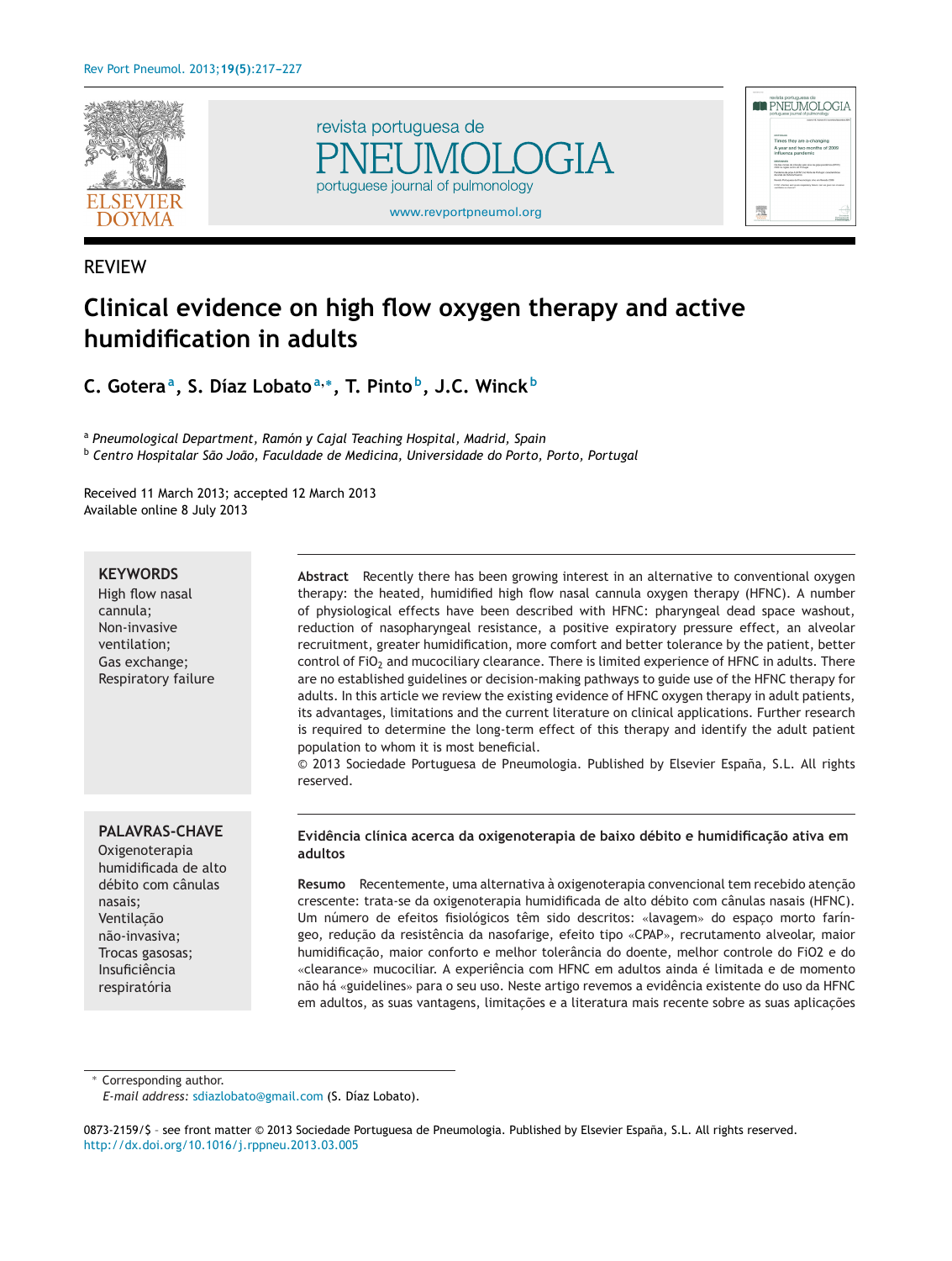clínicas. Mais investigação será necessária para determinar os efeitos a longo prazo desta terapêutica e identificar quais as populações em que é mais benéfica.

© 2013 Sociedade Portuguesa de Pneumologia. Publicado por Elsevier España, S.L. Todos os direitos reservados.

## <span id="page-1-0"></span>**Introduction**

For years supplemental oxygen administration provided by different devices (such as nasal prongs, nose masks and face masks), has been the first line treatment for hypoxemic respiratory failure. However the oxygen provided by these conventional systems has several limitations. These limitations do not usually have clinical consequences because the delivered oxygen flow is sufficient to correct the hypoxemia. However, in some patients there can be serious problems. For example, poor tolerance because of insufficient humidification and heating of the oxygen flow or the fact that the oxygen flow supplied by these devices generally is no more than 15 L/min (the maximum flow delivered by facemasks). Another drawback of conventional oxygen devices is the difference between the oxygen flow delivered and that the exact amount of the patient's inspiratory flow is not precise; it can vary between 30 and 120 L/min during respiratory failure.<sup>1-3</sup> This means that the proportion of humidified and oxygenated inspired gas can be very small (below 10%) depending on the extent of oxygen dilution with room air.[2](#page-9-0) One direct consequence is that the fraction of inspired oxygen  $(FiO<sub>2</sub>)$  is not constant during conventional oxygen therapy and it is also unknown.

Recently growing attention has been paid to an alternative to conventional oxygen therapy. We refer to the heated, humidified high flow nasal cannula oxygen therapy (HFNC). This system basically works with an air oxygen blender allowing from 21% to 100% FiO<sub>2</sub> and generates up to 60 L/min flow rates. The gas is heated and humidified through an active heated humidifier and delivered via a single limb heated inspiratory circuit (to avoid heat loss and condensation) to the patient through nasal cannula of large diameter (Figs. 1 and 2), the "high flow nasal cannulas".<sup>[3](#page-9-0)</sup> This therapeutic alternative is mainly characterized by the fact that



**Figure 1** Vapotherm and Flowrest devices.



**Figure 2** Optiflow and AIRVO devices.

the patient is given a heated, humidified high flow above its maximum inspiratory flow and we can have increased confidence about the real  $FiO<sub>2</sub>$  being delivered to the patient. HFNC has been widely studied in pediatric patients where it is increasingly used, however, the evidence in adults is limited.[4](#page-9-0) There are no established guidelines or decisionmaking pathways to guide use of the HFNC therapy for adults. In this article we review the existing evidence of HFNC oxygen therapy in adult patients, its advantages, limitations and the current literature on clinical applications.

#### **How does HFNC work?**

HFNC has a number of physiological effects that could be used to illustrate its benefits. Several studies have shown that HFNC generates a low level of positive airway pressure,  $2,5,6$  improves oxygenation, increases the end-inspiratory lung volume, reduces airway resistance, increases functional residual capacity<sup>[2,7](#page-9-0)</sup> and flushes nasopharyngeal dead space, $2,8$  thus helping to manage breathing reduction in acute respiratory failure from all causes. It also better tolerated and more comfortable for the patient. Finally, pulmonary defence mechanisms are restored. The main physiological effects of HFNC are shown in Table 1.

**Table 1** Physiological effects of HFNC.

- Pharyngeal dead space washout
- Reduction of nasopharyngeal resistance
- Positive expiratory pressure (PEEP effect)
- Alveolar recruitment
- Humidification, great comfort and better tolerance
- Better control of FiO<sub>2</sub> and better mucociliary clearance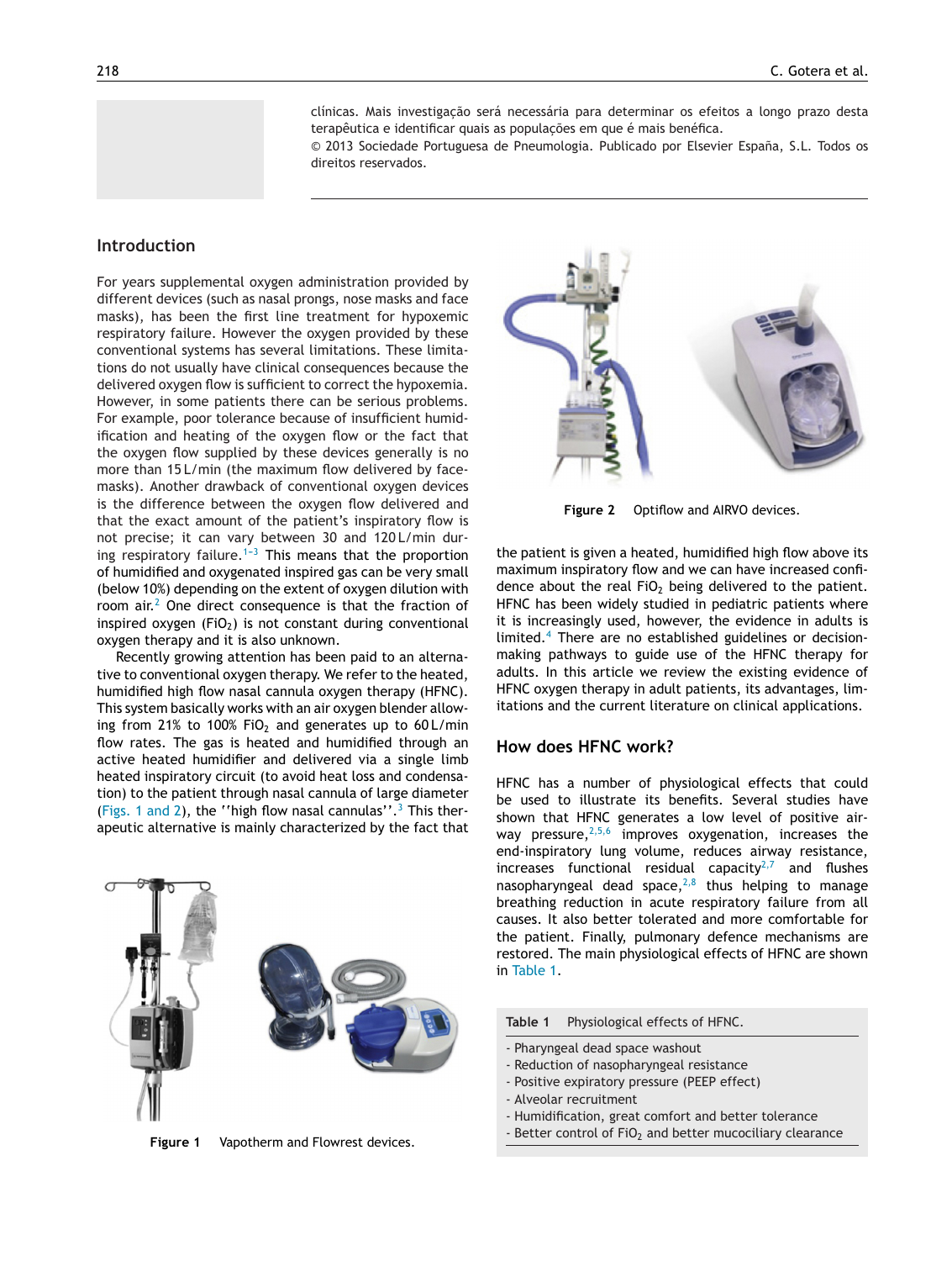#### **Pharyngeal dead space washout**

The main effect of delivering high flow oxygen directly into the nasopharynx is to wash  $CO<sub>2</sub>$  and reduce  $CO<sub>2</sub>$ rebreathing. This allows the dead space to decrease and increases alveolar ventilation over minute ventilation ratio. These properties have some clinical benefits for exercise tolerance, dyspnea reduction and better oxygenation.

A few years ago, Dewan and Bell, $8$  studied the clinical impact of high flow oxygen on exercise tolerance and the sensation of dyspnea. For this study, ten COPD patients who were already receiving transtracheal oxygen were recruited. Each subject underwent a total of four modified progressive treadmill tests in a single-blind randomized fashion on two separate days. Two tests were performed with patients receiving low-flow transtracheal oxygen (LFTTO) and high flow transtracheal oxygen (HFTTO), and the other group received low and high flow oxygen by nasal prongs (NP). The flows were adjusted to provide equivalent oxygen saturation in the respective groups. The average distance with HFTTO was 2.5 times greater than with LFTTO, and high-flow NP was 2.38 times higher compared with low-flow NP. Interestingly, there was no significant difference in exercise distance and dyspnea scores with HFTTO as compared with high-flow NP and LFTTO versus low-flow NP. This study shows that the use of high-flow oxygen via both transtracheal catheter and nasal prongs significantly increased exercise tolerance in COPD patients when compared to low-flow oxygen.

The dead space washout also has some beneficial effects in terms of oxygenation as observed by Chatila et al. $9$  [T](#page-9-0)hese investigators have conducted a prospective, nonrandomized, nonblinded study aimed at comparing the effects of high flow of humidified oxygen to conventional low-flow oxygen delivery at rest and during exercise in ten patients with COPD. After a period of rest and baseline recordings, patients were asked to exercise on a cycle ergometer for up to 12 min. Exercising was started on low flow oxygen first; after another period of rest, the patients repeated exercising using the high-flow oxygen system, set at 20 L/min and matched to deliver the same  $FiO<sub>2</sub>$  as that of low flow oxygen delivery. Patients were able to exercise longer on high flows  $(10.0 \pm 2.4 \,\text{min}$  versus  $8.2 \pm 4.3 \,\text{min}$ ) with less dyspnea, better breathing pattern, and lower arterial pressure compared to low flow delivery. In addition, oxygenation was higher while receiving high flow oxygen at rest and exercise despite the matching of  $FiO<sub>2</sub>$ . The main conclusion of this study was that high flows of oxygen improved exercise performance in patients with COPD and severe oxygen dependency, in part by enhancing oxygenation.

#### **Reduction of nasopharyngeal resistance**

Another described effect is the resistance of the nasopharyngeal air flow. The design of the nasopharynx facilitates humidification and warming of inspired gas by contact with the large surface area. By definition, this large wet surface area and nasopharyngeal gas volume can account for an appreciable resistance to gas flow. In addition, after analyzing nasal and oral flow-volume loops, Shepard and Burger showed<sup>[10](#page-9-0)</sup> that the nasopharynx has a distensibility that contributes to a variable resistance. When inspiratory gas is drawn across this large surface area, retraction of the nasopharyngeal boundaries results in a significant increase in inspiratory resistance compared to expiratory resistance. CPAP has been shown to reduce this supraglottic resistance up to 60% by mechanically splinting the airways. However, HFNC most probably minimizes the inspiratory resistance associated with the nasopharynx by providing nasopharyngeal gas flows that match or exceed a patient's peak inspiratory flow. This change in resistance translates into a decrease in resistive work of breathing.<sup>[3](#page-9-0)</sup>

#### **Positive expiratory pressure (PEEP effect)**

Physiologically a positive airway pressure effect, generated by high flow oxygen, provides a certain level of pulmonary distending pressure and alveolar recruitment. This effect has been documented in healthy persons by Groves and Tobin.<sup>5</sup> [In](#page-9-0) their study the volunteers were fitted with a high flow nasal interface and pharyngeal pressures were recorded with flows from 0 to 60 L/min. A flow dependent generation of positive expiratory pressure was measured reaching a median pressure of  $7.4$  cm  $H<sub>2</sub>O$  at 60 L/min with the mouth closed. Moreover, they found that expiratory pressures with the mouth closed was higher than with the mouth open and this was statistically significant  $\left($  <0.001).<sup>5</sup> [In](#page-9-0) conclusion, this study shows us that there is a degree of CPAP generated with the HFNC therapy, which is flow dependent and also dependent on whether the person is breathing with mouth open or closed.

These results have been confirmed by Parke et al.<sup>[11](#page-9-0)</sup> These authors have studied the relationship between flow and pressure with the HFNC oxygen therapy system. Fifteen patients were invited to participate. These patients were scheduled for elective cardiac surgery. Measurements were performed with nasal high flow oxygen at flows of 30, 40 and 50 L/min with the patient's mouth both open and closed, the pressures were recorded over 1 min of breathing and average flows were calculated via simple averaging. There was a positive linear relationship between flow and pressure and a mean positive airway pressure of  $2.7$  cm  $H_2O$ at 35 L/min was measured with the mouth closed. A large interpatient variability was also noted by these authors. This variability is probably due to differences in leak around the outer part of the nasal cannula and the wide variability in nare size. A smaller leak may create an increased resistance to expiration resulting in higher nasopharyngeal pressure, i.e., an increase the PEEP effect.<sup>[6](#page-9-0)</sup> Although this aspect deserves particular attention in neonates, it could also be potentially useful in adult patients. It might be interesting in adults to minimize leaks around the cannula using cannulas sizes greater than 50% of the nare size.

In conclusion, nasal high flow oxygen is not proposed as an alternative to continuous positive airway pressures or noninvasive ventilation, where controlled pressures are indicated, however, the nasal high flow oxygen might provide a bridge to these therapies in selected patients.<sup>[11](#page-9-0)</sup>

#### **Alveolar recruitment effect**

The high oxygen flows delivered by nasal cannula may correct hypoxemia by several mechanisms and thus contribute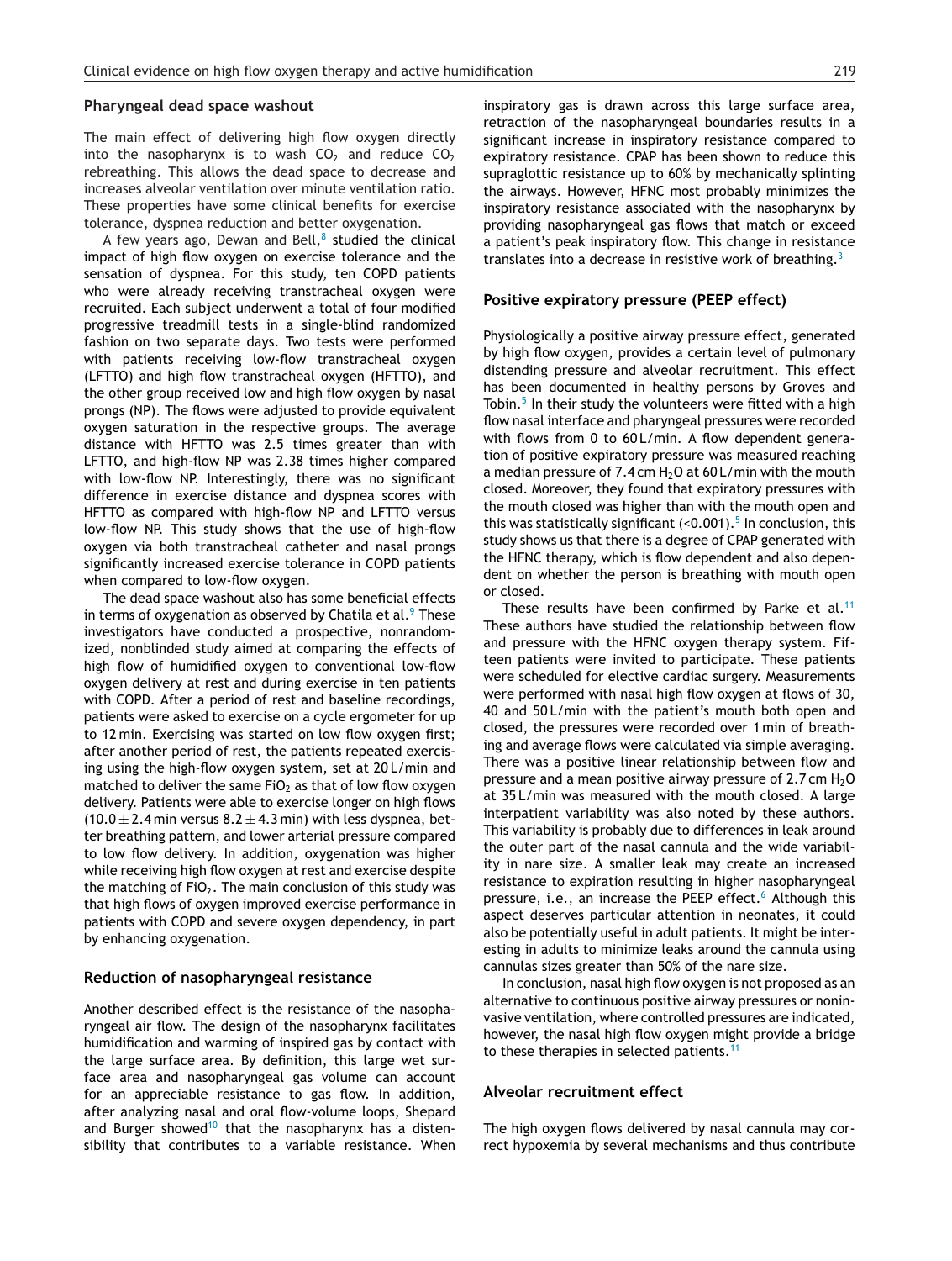to the alleviation of respiratory distress symptoms. The positive airway pressure effect provides a certain level of pulmonary distending pressure and alveolar recruitment, but it is unclear how their use affects lung volume.<sup>[12](#page-9-0)</sup> A recent study by Corley et al.<sup>[13](#page-9-0)</sup> assessed twenty patients prescribed HFNC post-cardiac surgery. Electrical lung impedance tomography was used to assess changes in lung volume by measuring changes in lung impedance. The primary objectives were to investigate the effects of HFNC on airway pressure, end-expiratory lung volume and to identify any correlation between the two. Authors measured a significant correlation between end-expiratory lung impedance and airway pressure compared with lowflow; the high flow nasal cannula significantly increased end-expiratory lung impedance and airway pressure. Tidal impedance was also increased with HFNC. The authors also found that these results were most beneficial in patients with higher body mass indexes. In conclusion this study is important because it shows that at least a part of the improvement in oxygenation observed in patients with acute respiratory failure (ARF) is due to alveolar recruitment.

#### **Humidification and tolerance**

Given some of the reported issues associated with a conventional oxygen mask and breathing dry gas and cold air (mask discomfort, nasal dryness, oral dryness, eye irritation, nasal and eye trauma, gastric distension and aspiration) nasal high flow oxygen may have an important role<sup>[11](#page-9-0)</sup> and the need to heat and humidify supplemen-tal oxygen has been long debated.<sup>[2](#page-9-0)</sup> In comparison to high flow face mask oxygen, some studies have found better comfort, tolerance and oxygenation and lower res-piratory rate with HFNC.<sup>[1,11,14](#page-9-0)</sup> Chanques et al., <sup>[15](#page-9-0)</sup> in a study including 30 patients treated by high-flow oxygen therapy showed that bubble humidifiers delivered poor levels of humidity and were associated with significant discomfort; however the use of a heated-humidifier in patients with high-flow oxygen therapy was associated with a decrease of dryness symptoms mediated by increased humidity levels. Because high flows of cold and dry oxygen used during HFNC therapy increase the airway resistance, the addition of heat and humidity are compulsory with HFNC.[3,16](#page-9-0)

The heated humidifier system may also indirectly affect oxygenation. Active humidification improves mucociliary function, facilitates secretion clearance and decrease atelectasis formation which improves the ventilation-perfusion ratio and oxygenation.<sup>[1](#page-9-0)</sup> In a recent study by Sztrymf et al. $12$  about the impact of high-flow nasal cannula oxygen on intensive care unit patients with acute respiratory failure, there were no reported interruptions of HFNC therapy because of discomfort. In another study in which the HFNC was used for an average of  $2.8 \pm 1.8$  days (maximum 7 days), intolerance never caused HFNC to be discontinued and no unexpected side effects were reported.<sup>2</sup> [T](#page-9-0)herefore, we believe that HFNC could be considered very comfortable, especially because all the patients chose to continue with HFNC.[1](#page-9-0)

# Better control of FiO<sub>2</sub> and better mucociliary **clearance**

In addition, other proposed mechanisms of action may include the ability to more accurately control the patient's  $FiO<sub>2</sub><sup>11,14,17</sup>$  $FiO<sub>2</sub><sup>11,14,17</sup>$  $FiO<sub>2</sub><sup>11,14,17</sup>$  and better mucociliary clearance.<sup>[11,18](#page-9-0)</sup>

Primary mechanical pulmonary defence mechanisms are sneezing, coughing, gagging and the use of natural filters, i.e., nasal hairs. The second line of defence is the mucociliary transport system which traps and neutralizes inhaled contaminants (in mucus) and transports them up and out of the airway, keeping the lung free from infection-causing pathogens. This critical defence system is very sensitive to humidity. Loss of humidity can be a problem in itself.

In the clinical settings there are several situations where moisture is reduced. It is the case of delivering gas from an artificial flow source, such as piped oxygen, or the utilization of an endotracheal or tracheostomy tube bypassing the upper airway where the majority of humidification would naturally occur. These factors deplete the airway mucosa of heat and moisture and this can have significant adverse effects on the function of the mucociliary transport system and lead to impaired airway defence and gas exchange: 1. The mucus layer becoming thick and tenacious; 2. The thickness of the aqueous layer decreasing, causing cilia to slow down or stop; and 3. Heat loss from the epithelium cells, making cilia beat less frequently.<sup>[19](#page-9-0)</sup>

Delivering essential humidity through HFNC can prevent drying of the airway, avoiding the inflammatory response caused by the drying of the mucosa. Conditioning of the gas can also minimize airway constriction, reducing the work of breathing, which helps to maintain effective delivery of oxygen to the lungs. By delivering optimal humidity, patients can maintain the function of the mucociliary transport system, clearing secretions more effectively and reducing the risk of respiratory infection. This can be particularly important for patients with secretion problems such as those with COPD. All these beneficial effects are directly related to humidification hence the name of active humidification.<sup>[20](#page-9-0)</sup>

# **Clinical evidence of HFNC**

The HFNC has a good profile in terms of clinical and physiological parameters such as dead-space washout, nasopharyngeal resistance reduction, positive pharyngeal pressure, alveolar recruitment, oxygen dilution reduction and enhanced mucociliary function. $3$  These beneficial effects led the researchers to assess this therapy in the clinical setting. The main areas in which evidence is available are shown in [Table 2.](#page-4-0)

#### **Acute respiratory failure**

There is limited published experience with HFNC in adults with ARF. Roca et al.<sup>[1](#page-9-0)</sup> were the first to present promising data on respiratory and oxygenation parameters in twenty patients in the intensive care unit (ICU). They showed significant improvement in both clinical and physiological parameters after 30 min of HFNC in comparison with standard facemask oxygen therapy. It is worth noting that the median duration of conventional treatment before starting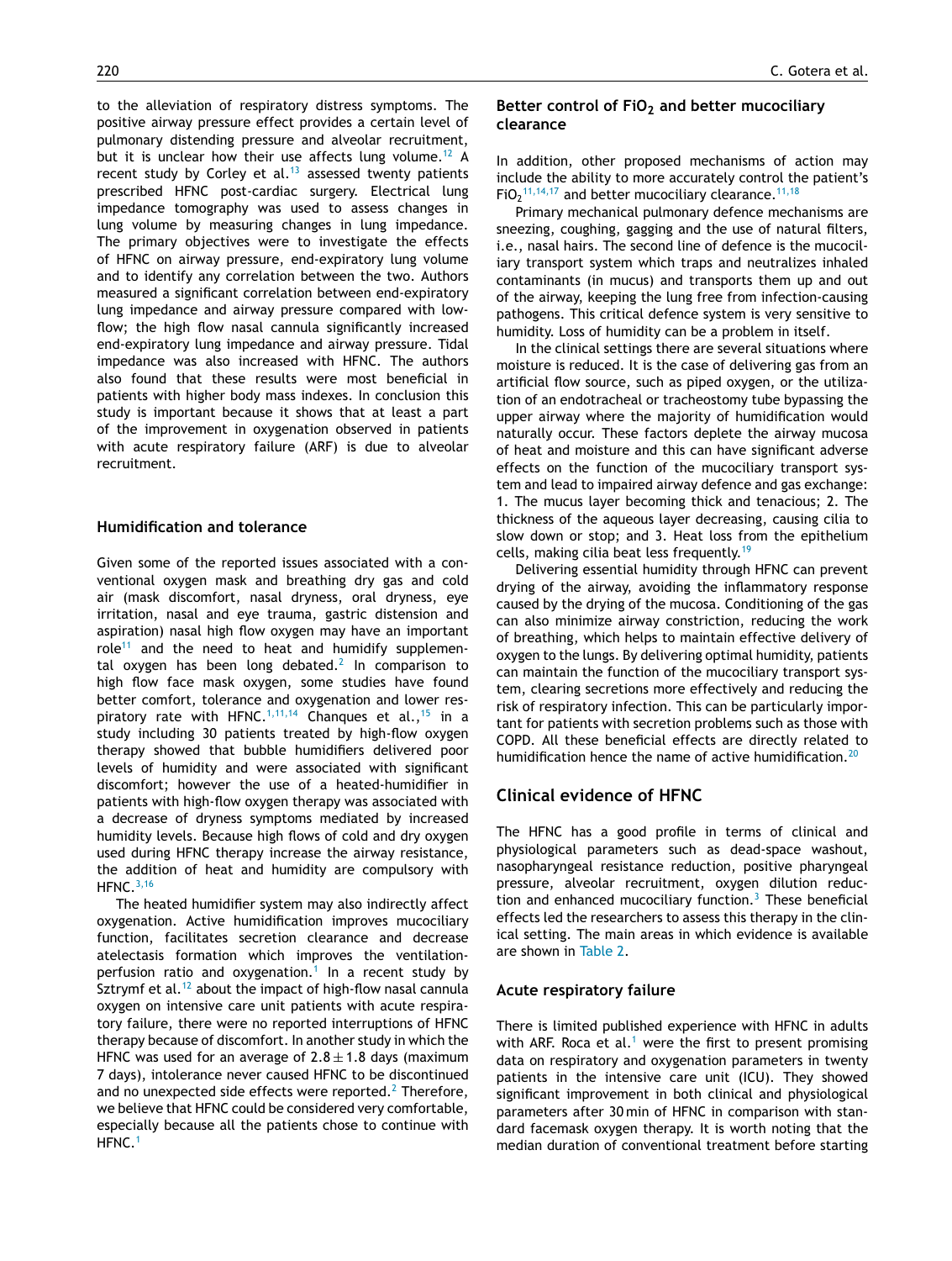<span id="page-4-0"></span>

- Acute hypoxemic respiratory failure
- Post-extubation period
- Preintubation
- Emergency department
- Bronchoscopy and others invasive procedures
- Palliative care
- Acute heart failure
- Chronic airway disease
- Others uses (SARI)

HFNC was more than 4 days, which precludes any conclusion on the effect of HFNC in the immediate management of ARF. In addition, HFNC was only used for 30 min, so no data can be obtained about the long-term effects of this device.

Recently, a first experience with high-flow nasal cannula therapy has been reported by Sztrymf et al.<sup>[12](#page-9-0)</sup> in twenty patients with persistent acute hypoxemic respiratory failure despite oxygen with conventional facemask and without indication for immediate intubation. The etiology of ARF was mainly pneumonia (*n* = 11), sepsis (*n* = 3) and miscellaneous (*n* = 6). These patients had a moderate to severe respiratory failure with a median respiratory rate of 28 bpm and a median pulse oxymetry of 93.5% under a median of 15 L/min oxygen with a facemask. The use of HFNC enabled a significant reduction of respiratory rate to a median of 24.5 breath per minute ( $p = 0.006$ ) and a concomitant significant increase in oxygen saturation to 98.5% (*p* = 0.0003). The HFNC was well tolerated with a median duration of 25.5 h and a maximum of 156 h. In this small series, six patients ultimately required intubation, providing a 70% success rate for the technique. The same authors have confirmed these results in a larger cohort of patients and have identified early predictors for HFNC failure.<sup>2</sup> [I](#page-9-0)n fact, a persistence of tachypnea, thoraco-abdominal asynchrony and lower pulse oxymetry were significantly more frequent in patients ultimately requiring intubation. In conclusion these studies have shown for the first time the beneficial effects of HFNC in patients with ARF. Their main results can be summarized as follows: (1) all respiratory parameters were improved after 1 h of HFNC, achieving a rapid alleviation of respiratory distress in more severe patients; (2) use of HFNC led to a significant improvement in oxygenation; (3) HFNC was well tolerated for long periods (a maximum of 7 days) with sustained benefits in patients who were not intubated; and (4) the success rate of this technique was high (70%).

In less severe patients, HFCN was compared to facemask oxygen therapy in a prospective randomized comparative study conducted by Parke et al.<sup>[17](#page-9-0)</sup> Investigators analyzed the success with the allocated therapy and subsequent need for non invasive ventilation as principal outcomes in 60 patients with mild to moderate hypoxemic respiratory failure. In this study, significantly more HFNC patients succeeded with their allocated therapy and the rate of non invasive ventilation was 3 out of 29 patients with HFNC (10%) and 8 out of 27 patients with facemask oxygen (30%). Patients with HFNC also had significantly fewer desaturations. According to these authors, HFNC may be more effective than high flow facemask in treating mild to moderate hypoxemic respiratory failure.

Finally, in a recent study with thirty-eight patients with respiratory failure caused by community-acquired pneumonia, the use of HFNC was associated with a significant reduction in respiratory rate, heart rate, dyspnea score, supraclavicular retraction, thoracoabdominal asynchrony and significant improvement in a pulse oxymetry. These improvements were seen as early as 15-30 min after the beginning of HFNC and 6 h after for heart rate. The PaO<sub>2</sub> was significantly higher after 1 h than before use of the device. The PaO<sub>2</sub>/FiO<sub>2</sub> ratio was significantly improved at 1 and 24 h when compared with the value observed before use of HFNC, however there was no significant increase in  $pH$  and  $PaCO<sub>2</sub>$ before, after 1 and [2](#page-9-0)4h of HFNC on arterial blood gases.<sup>2</sup>

These results obtained in the ''real life'' of the management of ARF indicate that patients can be safely managed for several days with HFNC. This technique offers an effective alternative to conventional oxygenation.<sup>[12](#page-9-0)</sup> Despite these promising results, controlled studies are needed to assess whether HFNC reduces intubation or not.

#### **Postextubation period**

High-flow oxygen therapy is a routine treatment for hypoxemic respiratory failure in self extubated patients in the ICU. This therapy is traditionally delivered via a face mask rather than nasal cannula, because of the flow limits of traditional nasal cannula and the tendency for patients in respiratory distress to breathe through their mouths.<sup>[17](#page-9-0)</sup> Recently with the introduction of the HFNC, due to their beneficial effects and better tolerance demonstrated in several studies<sup> $1-3,11,12$ </sup> it seems worth investigating its use either to prevent or to treat postextubation respiratory failure.<sup>[3](#page-9-0)</sup> There is limited available literature about this topic. In an Italian study,  $21$ 109 patients were randomized to receive either venturi facemask oxygen or high-flow nasal cannula oxygen. All analyzed parameters (respiratory rate, oxygenation, device displacement, comfort) favored the use of HFNC. Reintubation was significantly less frequent in the HFNC group (3.5%) that in the venturi mask group (21%) although one may argue that this latter figure seems unusually high. Nonetheless, this study clearly shows the potential benefit of this technique in improving comfort and enhancing oxygenation in the postex-tubation period.<sup>3</sup> [In](#page-9-0) another recent study Tiruvoipati et al., <sup>[14](#page-9-0)</sup> compared the efficacy of high-flow nasal cannula oxygen and high-flow face mask (HFFM) in fifty extubated patients. All the patients were randomized to either protocol A (HFFM followed by HFNC) or protocol B (HFNC followed by HFFM) after a stabilization period of 30 min after extubation. The HFNC proved an effective therapy delivering oxygen to extubated patients who require high-flow oxygen and the tolerance of HFNC was significantly better than in HFFM ( $p = 0.01$ ).

The use of HFNC in the decannulation process of tracheostomized patients in the context of difficult weaning, is another promising area of development [\(Fig. 3\) b](#page-5-0)ut there are no publications about this yet (just personal experience).

#### **Preintubation**

Endotracheal intubation in critically ill patients is associated with severe life-threatening complications in about 20% mainly due to hypoxemia. $^{22}$  $^{22}$  $^{22}$  Non-invasive ventilation can be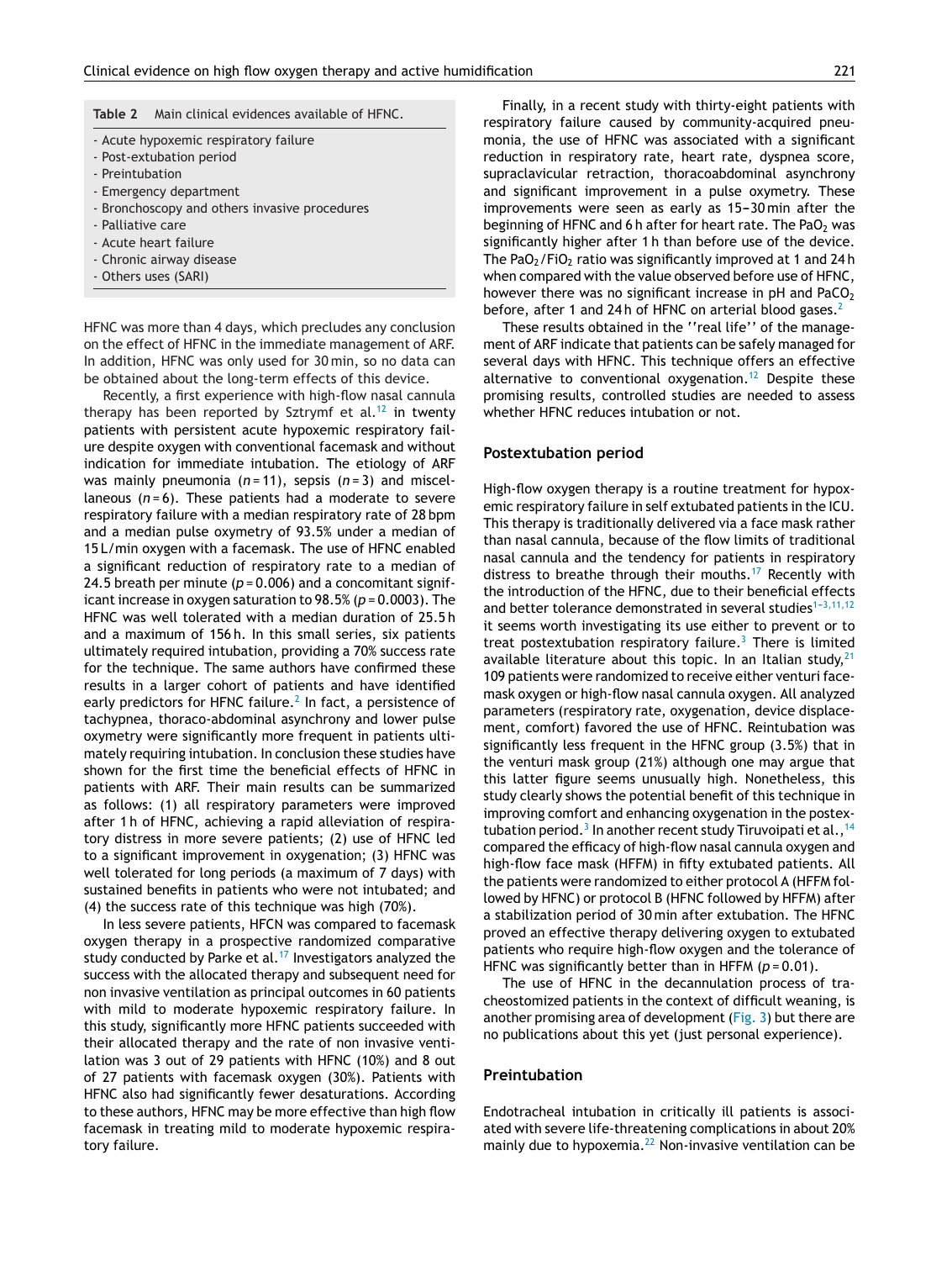<span id="page-5-0"></span>

**Figure 3** Use of HFNC in the decannulation process of a tracheostomized patient for a difficult weaning during its stay in ICU. The patient breathes through his nasal cannula while maintaining the tracheostomy occluded facilitating the decannulation process. ICU: intensive care unit.

used to enhance oxygenation before tracheal intubation, $^{23}$  $^{23}$  $^{23}$ but the mask has to be removed during the laryngoscopy which deprives the patient of oxygen during the procedure. In these cases the nasal cannulas do not interfere with the laryngoscopy and HFNC could be used to deliver oxygen during the apneic period of tracheal intubation.<sup>[3](#page-9-0)</sup> A recent experimental study in eight anesthetized piglets with collapse-prone lungs induced by lung lavage, showed that direct pharyngeal administration of 10 L/min oxygen during intubation, delayed the time to severe desaturation during apnea, suggesting that this technique might be useful when intubating critically ill patients with acute respiratory failure.<sup>[22](#page-9-0)</sup> The potential benefit of HFNC during intubation should be further evaluated in a clinical study. However, for ethical reasons, the design of the study cannot be that of a randomized controlled trial. $3$  It would not be ethical to perform a randomized controlled study comparing HFNC and conventional face mask oxygen because the amount of published data clearly shows the superiority of HFNC.

The main question that remains without a definitive answer is whether or not HFNC reduces the need for intubation in patients with hypoxemic acute respiratory failure. Some clinicians have the impression that in some instances, use of HFNC has avoided intubation; this has not yet been shown in a controlled trial. However there are some indications in the literature that it may do so. A recent study which evaluated the clinical impact of HFNC in patients with severe resp[i](#page-9-0)ratory failure found a success rate of  $68\%,^2$  i.e., only 32% of patients treated with HFNC required subsequent mechanical ventilation (invasive or non-invasive). However we will have to wait for the results of the FLORALI study, a randomized controlled trial that compares three methods: conventional oxygen therapy, HFNC and HFNC with noninva-sive ventilation.<sup>[3](#page-9-0)</sup>

#### **Use of HFNC in the emergency department**

Dyspnea and hypoxemia are one of the most common complaints in patients who come to the emergency department

(ED) and oxygen therapy is one of the first treatments provided, according to current guidelines. It can be delivered by face mask or nasal prongs depending on the severity of the patient's respiratory distress. Rapid relief of the dyspnea and correction of hypoxemia are not always achieved by conventional oxygen, $3$  to which must be added the limited amount of oxygen supplied, the considerable imprecision regarding exactly how much FiO $2$  was delivered and the poor tolerance of oxygen by some patients because of insufficient heating and humidification. $24$  The potential benefit and feasibility of HFNC in ED was recently evaluated by a prospective, observational study in a university hospital emergency department. $24$  Seventeen patients with acute respiratory failure requiring >9 L/min oxygen or ongoing clinical signs of respiratory distress despite oxygen therapy were studied. The patients were treated with HFNC after having received conventional oxygen therapy via a facemask. The dyspnea rate by the Borg scale and a visual analogue scale (VAS), respiratory rate (RR) and pulse oxymetry (SpO<sub>2</sub>) were collected before and 15, 30, 60 min after beginning HFNC. This new device was associated with a significant decrease in both dyspnea score (Borg scale from 6 to 3 [*p* < 0.001] and VAS from 7 to 3 [*p* < 0.01]), RR decreased from 28 to 25 ( $p < 0.001$ ) and SpO<sub>2</sub> increased from 90% to 97% (*p* < 0.001). HFNC enabled a rapid and significant improvement of dyspnea score and other parameters. HFNC was also well tolerated, more comfortable and no more difficult to use than conventional oxygen therapy via a facemask. These results suggest that HFNC could constitute a first line therapy for selected patients coming to the ED with ARF. $^{24}$  $^{24}$  $^{24}$ However, more studies are required to show whether or not early application of HFNC avoids ICU admission in patients presenting to the ED with ARF.<sup>[3](#page-9-0)</sup>

#### **Bronchoscopy and others invasive procedures**

During bronchoscopy gas exchange is usually impaired owing to sedation and mismatching of the ventilation relationship. $25$  Hypoxemia is common with this technique because the PaO<sub>2</sub> usually drops approximately 20 mmHg during the procedure and the worst decrease occurs during bronchoalveolar lavage (BAL).<sup>25-29</sup> Age, gender and baseline peripheral oxygen saturation  $(SpO<sub>2</sub>)$  are not reliable predictive variables of hypoxemia $25,30$  which may persist several hours after the procedure<sup>[25,31](#page-10-0)</sup> and increase the incidence of cardiac arrhythmia. $25,32$  To avoid bronchoscopy-induced hypoxemia, oxygen supply can be delivered by interfaces fed with low or high gas flow. An alternative method that has been successfully used is noninvasive ventilation during bronchoscopy procedures in high risk patients. A randomized study has recently been published which includes fortyfive patients receiving oxygen therapy during bronchoscopy [40 L/min through a venturi mask (V40), nasal cannula (N40) and 60 L/min through a nasal cannula (N60)]. The duration of the procedure was similar in all groups as well as the midazolam used (4 mg in each group). Gas exchange and circulatory variables were sampled before (FiO<sub>2</sub> = 0.21) at the end of bronchoscopy (FiO<sub>2</sub> = 0.5) and thereafter (V40;  $FiO<sub>2</sub> = 0.35$ ). At the end of bronchoscopy HFNC with 60 L/min (N60) presented higher PaO<sub>2</sub>, PaO<sub>2</sub>/FiO<sub>2</sub> and SpO<sub>2</sub> than N40 and V40 which were both the same. In conclusion under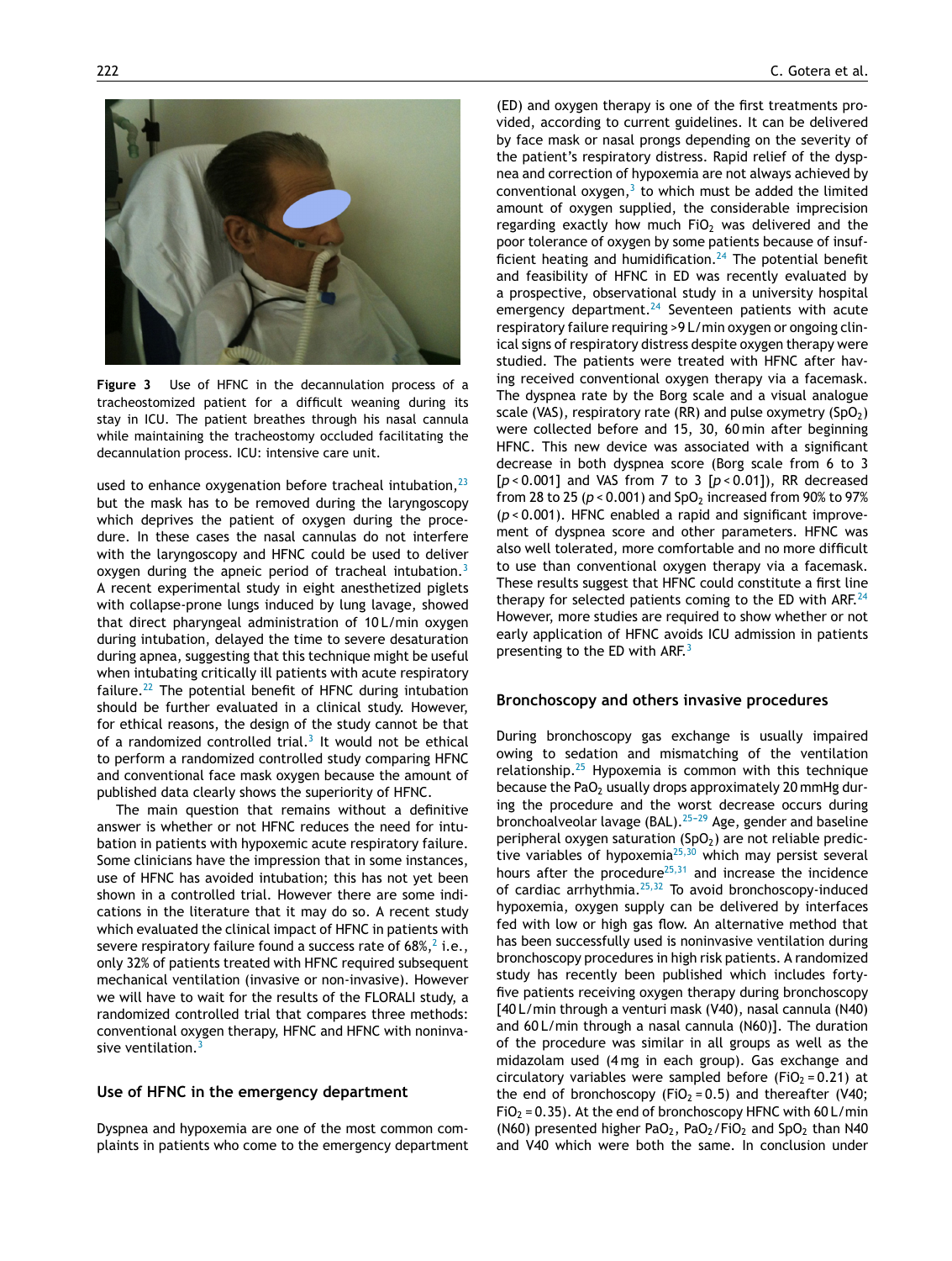a flow rate of 40 L/min both the venturi mask and HFNC behaved in a similar way, but nasal cannula associated with a 60 L/min flow produced better results, thus supporting its use in mild respiratory involvement.<sup>[25,33](#page-10-0)</sup> Our group has also recently performed a randomized pilot study comparing conventional oxygen administration with HFNC during fiberoptic bronchoscopy in mildly hyoxemic patients which showed a better level of comfort with the latter.<sup>[34](#page-10-0)</sup> Before HFNC can be recommended in this setting more studies with a wider population and more severely hypoxemic patients are needed.

The HFNC may also be used in other invasive procedures such as transoesophageal echocardiography or digestive tract endoscopy when performed in hypoxemic spontaneously breathing patients.[3](#page-9-0)

#### **Palliative care**

Respiratory signs and symptoms can be distressing for patients, families, caregivers and physicians who care for cancer patients $35$  and patients with advanced respiratory disorders. Physicians are ethically obligated to recognize, evaluate and consider the best treatment for dyspnea.<sup>[36](#page-10-0)</sup> Supplemental oxygen represents one such treatment modality and it is widely utilized in institutional settings as well as at home. $37$  Possible benefits include symptomatic and functional improvement, as well as the perception that oxygen is life-sustaining. Patients with underlying hypoxia are more likely to benefit,  $38$  however, in certain settings there is no significant dyspnea reduction between hypoxic and non-hypoxic patients.<sup>[39](#page-10-0)</sup> Two randomized double-blind cross-over studies $40,41$  comparing air versus oxygen in cancer patients with dyspnea, as well as a consecutive cohort study<sup>[42](#page-10-0)</sup> and a metaanalysis $43$  in dyspneic patients, all failed to demonstrated a symptom benefit even when oxygen saturation improved. Most recently, a randomized controlled doubleblind multinational trial of oxygen versus room air, both via nasal cannula, in 239 outpatients with refractory dyspnea demonstrated no significant differences in the palliation of breathlessness.<sup>[44](#page-10-0)</sup> Recently, a study performed at Memo-rial Sloan Kettering Cancer Center<sup>[35](#page-10-0)</sup> including 183 medical records patients, analyzed the utilization of humidified highflow nasal oxygen in oncological patients with dyspnea. These patients had a variety of malignancies including: hematological (29%); lung (17%); gastrointestinal (15%); sarcoma (6%), head, neck and central nervous system (5%), breast (4%) and other tumors (24%). The majority of patients were administrated HFNC for hypoxia (98%; including 37 postoperative or post-procedure patients) and had underlying cardiopulmonary disease (93%; including contributing thromboembolic and neurologic disease). HFNC was used in the ICU in 72% of cases and also in the hospital ward alone or after an ICU stay. The patients treated with the HFNC usually improved (41%) or remained stable (44%), while 15% deteriorated. These patients have been treated over the past two years and the device generally seemed well tolerated.<sup>[35](#page-10-0)</sup> Additionally, HFNC was effective in the stabilization or improvement of respiratory difficulties in the majority of treated patients, often obviating the need for ICU admission or for invasive ventilatory treatments such as mechanical ventilation. At study completion, 45% of patients were living and 55% had died. The median time of use of HFNC was 3 days. There was a do-not-resuscitate (DNR) order for 101 (55%) patients, either before or after device utilization.  $33,35$ 

The strengths of this analysis include the fact that this sizable cohort constitutes, as far as we know, the only clinical description of the HFNC device exclusively in the cancer population. It can be concluded that the HFNC is safe and well tolerated, with no potential risk beyond those associated with traditional oxygenation strategies (e.g., flammability). Among patients and health cares providers (physicians, nurses and respiratory therapists) the most common anecdotal benefit of HFNC compared with devices allowing equivalent amounts of oxygen delivery is that users are still able to eat and talk unencumbered.<sup>[35](#page-10-0)</sup> This technique provides acceptable conditions to manage respiratory failure in palliative patients. $3$ 

In our experience, HFNC also has significantly improved oxygenation and cough compared with non-rebreather oxygen mask in severely hypoxemic end-stage patients with interstitial lung disorders, allowing for a better interaction with the families. $36$  While the practice might be debated, patients with respiratory failure who have declared that they do not want to be intubated or resuscitated are commonly treated with non-invasive ventilation (NIV) and could potentially benefit from HFNC.

Recently, Peters et al. $45$  identified fifty do-not-intubate (DNI) and do-not-resuscitate (DNR) patients with hypoxemic and mild hypercapnic respiratory distress who were admitted to the ICU and who received HFNC before proceeding to NIV. Patient diagnoses were pulmonary fibrosis (15), pneumonia (15), Chronic Obstructive Pulmonary Disease/COPD (12), cancer (7), hematologic malignancy (7) and congestive heart failure/CHF (3). The HFNC therapy was initiated at a mean FiO<sub>2</sub> of 0.67 and flow rate  $42.6$  L/min. Mean O<sub>2</sub> saturations went from 89.1% to 94.7% (*p* < 0.001) and respiratory rate 30.6-24.7 per minute  $(p < 0.001)$ . It is worth noting, however, despite the overall illness severity, only 18% of patients progressed to NIV, while 82% were maintained on HFNC with a median duration of 30 h. This study was observational but this topic should be studied prospectively.

#### **Acute heart failure**

It is common to find patients with acute heart failure (AHF) who, after being stabilized, maintain a level of dyspnea or hypoxemia which does not improve with conventional oxygenation systems. One study by Carratalá Perales et al.<sup>[46](#page-10-0)</sup> has been recently published including five patients with AHF due to acute pulmonary edema (APE) and refractory hypoxemia at 24h after admission. All patients were treated with conventional oxygen systems in a short stay unit and non-invasive ventilation in the emergency room (3 patients with constant positive airway pressure and 2 with a bi-level pressure device) and afterwards with HFNC. The clinical, arterial blood gas parameters and the degree of the dyspnea were improved in all patients and improvement was observed after 24h of treatment with HFNC system (significant reduction in the intensity of the dyspnea, improved respiratory effort and tachypnea and disappearance of hypoxemia). The improvement with this system may have two main causes: first, this device provides a more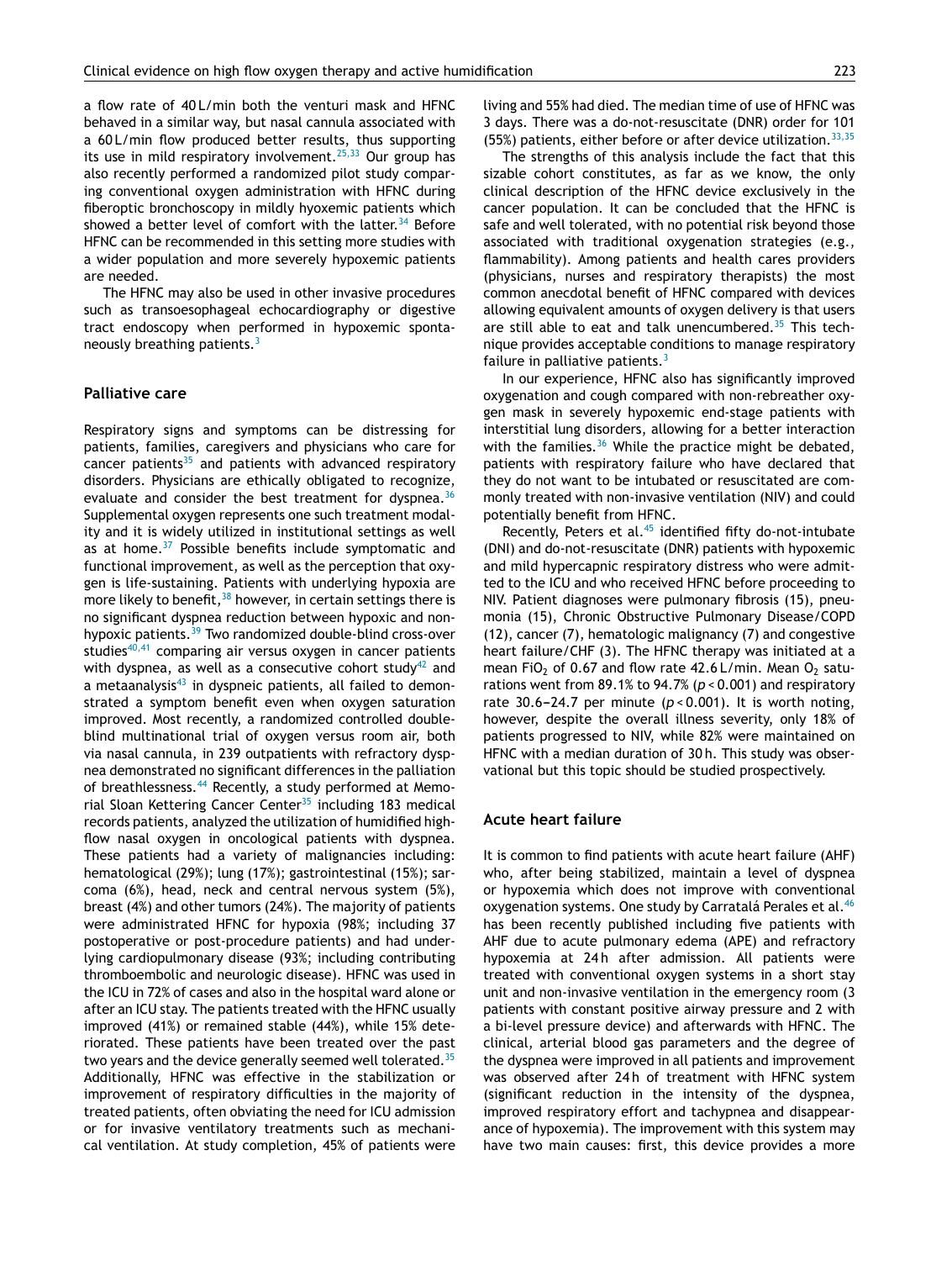constant FiO<sub>2</sub> and second, the use of a nasal cannula as the interface reduces the amount of respiratory dead space and generates a constant positive pressure directly proportional to the flow used and the resistance created during expi-ration, which contributes to increased oxygenation.<sup>[46,47](#page-10-0)</sup> In short, the use of HFNC is a good alternative to traditional oxygenation systems for the treatment of patients with ARF secondary to AHF due to APE that have dyspnea and refrac-tory hypoxemia.<sup>[46](#page-10-0)</sup> It is characterized by easy administration and management, general perception of improved patients tolerance/comfort with minimal nasal trauma, and patients outcomes are similar to those described with CPAP use.

#### **Chronic airway disorders**

Chronic obstructive pulmonary disease (COPD) and bronchiectasis are both airway disorders characterized by neutrophilic airway inflammation, mucus hypersecretion and retention, and impaired mucociliary transport.  $48-53$ A number of treatment strategies to improve mucociliary clearance have been employed. These include physical methods<sup>[54](#page-10-0)</sup> and mucoactive drugs which have been shown to improve mucus clearance and health related quality of life (QOL).<sup>[55](#page-10-0)</sup> Hasani et al.<sup>[56](#page-10-0)</sup> demonstrated that as few as  $3 h/day$ of humidification therapy over seven days for bronchiectasis patients significantly increased lung mucociliary clearance measured by radioaerosol labeling. Mall et al. $57$  demonstrated in a mouse model that airway surface dehydration leads to persistent neutrophilic airway inflammation with increased mucus production and resultant emphysema. Taken together, these studies suggest that airway surface dehydration may play an important role in the pulmonary damage associated with chronic airway disorders. However, the effects of long-term humidification therapy (LTHT) in patients with chronic airway disorders are currently unknown. Recently Rea et al. $48$  have presented a 12-month randomized study with 108 patients diagnosed with COPD or bronchiectasis with daily humidification therapy. The aim of this study was to examine the effects of LTHT on frequency of exacerbations, QOL, lung function, exercise capacity and airway inflammation. A clinical diagnosis of COPD was confirmed with spirometry and defined as an FEV1 of less than 70% of predicted, an FEV1/FVC ratio <70% without significant bronchodilatador reversibility. Bronchiectasis was confirmed by high-resolution computed tomography (HRCT). Patients with bronchiectasis associated with cystic fibrosis or hypogammaglobulinemia were excluded. The results show that the patients on long-term humidification therapy had significantly fewer exacerbation days (18.2 versus 33.5 days; *p* = 0.045), increased time to first exacerbation (median 52 versus 27 days; *p* = 0.0495) and reduced exacerbation frequency (2.97/patient/year versus 3.63/days/patient/year; *p* = 0.067) compared with usual care. Quality of life scores and lung function improved significantly with humidification therapy compared with usual care at 3 and 12 months. In conclusion, this data demonstrated that averaging as little as  $1-2 h/day$  of LTHT significantly decreases all the parameters included in this study. $48$ 

We have had the opportunity to verify the effectiveness of the HFNC in a severe COPD patient suffering from chronic

cough which interfered with sleep and was exacerbated by the administration of  $O<sub>2</sub>$ . This opens new areas of research in the field of HOT, while identifying the need to individualize the prescription of oxygen therapy.  $58$ 

#### **Others uses of HFNC**

The experience with HFNC oxygen therapy in severe acute respiratory infection (SARI) is limited. One study was described by Rello and colleagues in adult patients with SARI confirmed 2009 influenzae/H1N1 v infection (by real-time reverse transcription polymerase chain reaction testing).<sup>[59](#page-10-0)</sup> The high-flow nasal cannula was indicated in the presence of acute respiratory failure when the patient was unable to maintain a pulse oxymetry of more than 92% with more than 9L/min of oxygen using a standard face mask conventional delivery systems. Nonresponders were defined by their need for subsequent mechanical ventilation. Twentyfive nonintubated adult patients were admitted for SARI (21 pneumonia). Twenty were unable to maintain pulse oxymetry of more than 92% with conventional oxygen administration and required HFNC oxygen therapy, which was successful in 9 (45%). All 8 patients on vasopressors required intubation within 24h. After 6h of HFNC oxygen therapy, nonresponders presented a lower  $PaO<sub>2</sub>/FiO<sub>2</sub>$  (median, 135 [interquartile range, 84-210] versus 73 [56-61] mmHg *p* < .05) and needed a higher oxygen flow rate. No secondary infections were reported in health care workers. No nosocomial pneumonia occurred during HFNC oxygen therapy. These results show that therapy with this device appears to be an innovative and effective modality for early treatment of SARI patients, but we still need more studies to demonstrate its effectiveness in this context.<sup>[59](#page-10-0)</sup>

#### **Technical issues**

HFNC devices require 3 components: a patient interface, a gas delivery device to control flow and  $FiO<sub>2</sub>$ , and a humidifier.

#### **Patient interface**

Several manufacturers provide cannulas with standard dimension prongs which are designed for high-flow applications. These cannulas can accommodate a high inlet flow of at least 60 L/min. The Fisher & Paykel Optiflow cannulas use a different design. The nasal prongs are held in place on the upper lip with an elastic over-ear head band. There is a larger diameter flex tubing proximal to the prongs and an around-the-neck elastic that connects to support the weight of the connecting tube. There also are adapters for tracheostomized patients [\(Fig. 4\).](#page-8-0)

#### **Controlling flow and FiO2**

We need to use commercially available calibrated highflow  $(0-70 \text{ L/min})$  oxygen flow meters. To allow independent adjustment of FiO<sub>2</sub> less than 1.0, separate high-flow air and oxygen flow meters can be connected via a ''Ypiece'' adapter. High-flow air/ $O<sub>2</sub>$  proportioner valve blenders or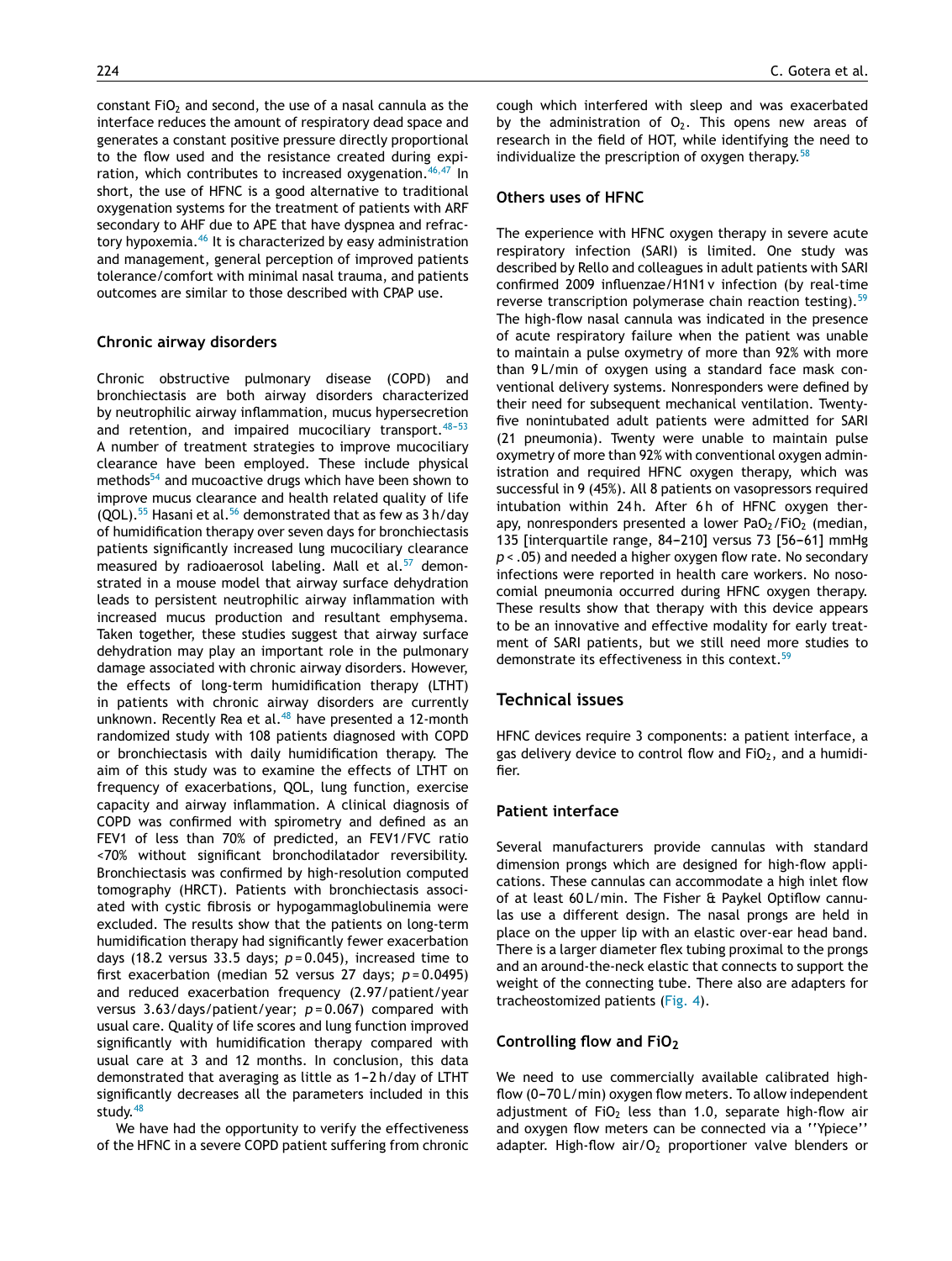<span id="page-8-0"></span>

**Figure 4** HFNC nasal cannula from Fisher & Paykel.



**Figure 5** Different commercially available calibrated highflow oxygen flow meters: the iMAx FLO2hf and the Max Venturi Flow generator.

high-flow ''Venturi'' air mixing valves can be used. In any case, an oxygen analyzer is needed to confirm the  $FiO<sub>2</sub>$  is appropriate (Fig. 5).

#### **Humidifiers**

A key element for clinical use of HFNC is effective humidification. The two most popular commercial HFNC devices are the Fisher & Paykel Optiflow and the Vapotherm Precision Flow HFNC. They have different characteristics and technology development (Fig. 6).

The Fisher & Paykel Optiflow HFNC became commercially available in 2006. The system uses a heated humidifier with hot-plate and single-use water chamber, similar to those for application for noninvasive or invasive mechanical ventilation. Humidified gas mixtures exit the humidifier through large bore corrugated tubing that connects to the cannula with a 15 mm outer diameter adapter. A heated-wire circuit is used to minimize condensation to prevent liquid water from potentially obstructing the HFNC.

Vapotherm technology is different from the conventional heated plate humidifier systems. This device incorporates a patented vapor transfer cartridge system that allows water vapor to diffuse into the respiratory gas stream while heating the gases to the prescribed temperature (typically



**Figure 6** The humidifier systems of Optiflow and Vapotherm devices.

37 °C). This system is fundamentally different from the conventional heated plate humidifier systems. The Vapotherm device also employs a triple lumen ''jacketed'' delivery tube and proprietary nasal cannula optimized to maintain temperature and to minimize condensation (rainout). These latter two features protect the state of respiratory gases so that the gas reaches the patient at the same temperature and humidification state that was achieved in the membrane cartridge. In 2008 Vapotherm released its Precision Flow high-flow humidification system where the air/ $O<sub>2</sub>$  blender and oxygen analyzer are integrated within the humidifier module.

Both Optiflow and Vapotherm have developed simpler devices designed for home and hospital ward ([Figs. 1 and 2\).](#page-1-0) The AIRVO 2 (Fisher & Paykel) sets a new standard for delivering Optiflow to patients, providing performance and convenience with its integrated flow generator and innovative oxygen delivery system. This device is able to deliver close to 100% relative humidity at body temperature (37 ◦C), dew point temperature display and precise, convenient  $FiO<sub>2</sub>$ delivery from 21% to 80%. It is easy to set up and use with simple controls, integrated  $O_2$  mixing, inbuilt  $O_2$  sensor and no probes or external air supply required.

Flowrest® is Vapotherm's high flow therapy device designed specifically for homecare and other low acuity environments. Designed with ease of use in mind, the Flowrest® is an integrated system for delivering warmed, humidified breathing gases via a simple nasal cannula. The device has an integrated flow generator, so no external air source is required.

#### **Set up of equipment**

HFNC is a very easy treatment to implement. Select appropriate size nasal cannula and circuit tubing for patient size. After this, connect nasal cannula to adaptor on circuit tubing, and connect circuit tubing to humidifier. Attach air and oxygen outlets and connect oxygen tubing from blender to humidifier. Attach water bag to humidifier and turn on to 37 ℃. The water bag must run freely and be placed as high as possible above the humidifier to achieve flow of water into the humidifier chamber. The system is then ready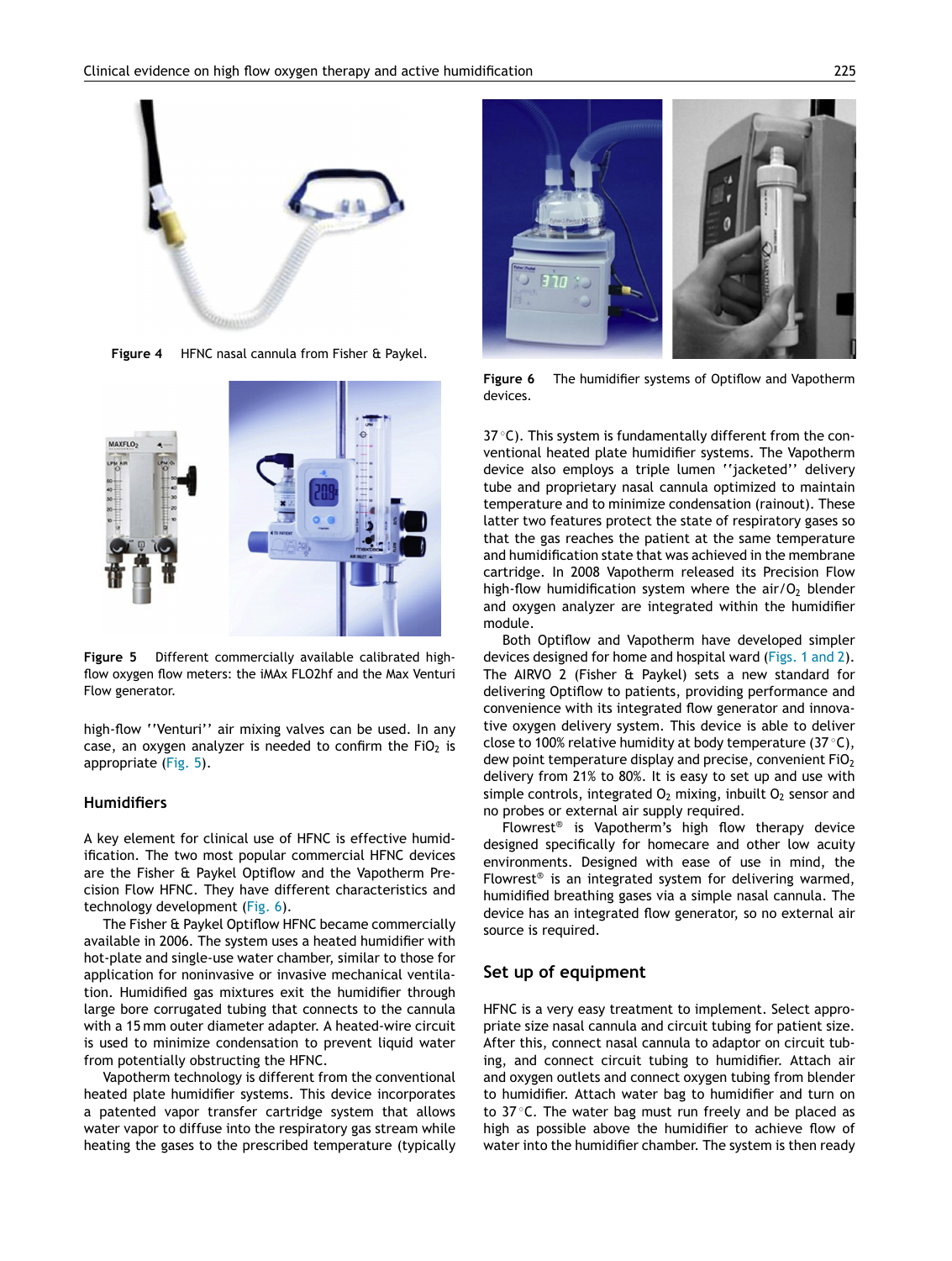<span id="page-9-0"></span>for use. These steps can vary depending on whether we use Optiflow or Vapotherm devices, a conventional heated plate humidifier systems or a vapor transfer cartridge system.

Check the prongs sit well into the nares. Prongs should not totally occlude nares. Set the high flow nasal cannula system starting with low flows up to prescribed flows. Start off at 6 L/min and increase up to goal flow rate over a few minutes to allow patient to adjust to high flow. Flows of 2 L per kg per minute with a maximum flow of 60 L/min are recommended. As a starting point use  $35 L/min$ . Select the FiO<sub>2</sub> to obtain the desired arterial oxygen saturation. Because flows used are high, heated water humidification is necessary to avoid drying of respiratory secretions and to maintain nasal cilia function. Set humidifier on the desired temperature. In the acute setting close patient monitoring is necessary, specially respiratory rate, heart rate, degree of chest indrawing, work of breathing and arterial oxygen saturation and even arterial blood gases where indicated. Within 2 h it should be possible to reduce the FiO<sub>2</sub> and clinical stabilization should be observed. When oxygen is reduced until a  $FiO<sub>2</sub>$ of 40% decrease the flow in 5 L/min decrements. The evolution of clinical and physiological parameters should allow us to establish the time for step down to conventional oxygen and weaning of HFNC.

# **Conclusion**

HFNC has been used for years in neonates with good results, but there is little information about treating ARF adults with these devices. We think that the HFNC could be used as an intermediate therapy to improve oxygenation in adult critical care patients, respiratory care units and also for palliative care. However, we believe that further research is required to determine the long-term effect of this therapy and identify the adult patients population to whom it is most beneficial.

# **Ethical disclosures**

**Protection of human and animal subjects.** The authors declare that no experiments were performed on humans or animals for this study.

**Confidentiality of data.** The authors declare that no patient data appear in this article.

**Right to privacy and informed consent.** The authors declare that no patient data appear in this article.

# **Conflict of interest**

João Carlos Winck has received speaking honoraria from Fisher & Paykel Healthcare in the past three years.

# **References**

- 1. Roca O, Riera J, Torres F, Masclans JR. High-flow oxygen therapy in acute respiratory failure. Respir Care. 2010;55:408-13.
- 2. Sztrymf B, Messika J, Bertrand F, Hurel D, Leon R, Dreyfuss D, et al. Beneficial effects of humidified high flow nasal oxygen in

critical care patients: a prospective pilot study. Intensive Care Med. 2011;37:1780-6.

- 3. Ricard JD. High flow nasal oxygen in acute respiratory failure. Minerva Anestesiol. 2012;78:836-41.
- 4. Ward JJ. High-Flow oxygen administration by nasal cannula for adult and perinatal patients. Respir Care. 2013;58:98-122.
- 5. Groves N, Tobin A. High flow nasal oxygen generates positive airway pressure in adult volunteers. Aust Crit Care. 2007;20:126-31.
- 6. Parke R, McGuinness S, Eccleston M. Nasal high-flow therapy delivers low level positive airway pressure. Br J Anaesth. 2009:103:886-90.
- 7. Riera J, Pérez P, Cortés J, Roca O, Masclans JR, Rello J. Effect of high flow nasal cannula and body position on end-expiratory lung volume. A cohort study using electrical impedance tomography. Respir Care. 2012;8(Oct) [Epub ahead of print].
- 8. Dewan NA, Bell CW. Effect of low flow and high flow oxygen delivery on exercise tolerance and sensation of dyspnea. A study comparing the transtracheal catheter and nasal prongs. Chest. 1994;105:1061-5.
- 9. Chatila W, Nugent T, Vance G, Gaughan J, Criner GJ. The effects of high-flow vs. low-flow oxygen on exercise in advanced obstructive airways disease. Chest. 2004;126:1108-15.
- 10. Shepard JW, Burger CD. Nasal and oral flow-volume loops in normal subjects and patients with obstructive sleep apnea. Am Rev Respir Dis. 1990;142:1288-93.
- 11. Parke RL, Eccleston ML, McGuinness SP. The effects of flow on airway pressure during nasal high-flow oxygen therapy. Respir Care. 2011;56:1151-5.
- 12. Sztrymf B, Messika J, Mayot T, Lenglet H, Dreyfuss D, Ricard JD. Impact of high-flow nasal cannula oxygen therapy on intensive care unit patients with acute respiratory failure: a prospective observational study. J Crit Care. 2012;27:324.e9-13.
- 13. Corley A, Caruana LR, Barnett AG, Tronstad O, Fraser JF. Oxygen delivery through high-flow nasal cannulae increase end-expiratory lung volume and reduce respiratory rate in postcardiac surgical patients. Br J Anaesth. 2011;107:998-1004.
- 14. Tiruvoipati R, Lewis D, Haji K, Botha J. High-flow nasal oxygen vs. high-flow face mask: a randomized crossover trial in extubated patients. J Crit Care. 2010;25:463-8.
- 15. Chanques G, Constantin JM, Sauter M, Jung B, Sebbane M, Verzilli D, et al. Discomfort associated with under humidified high-flow oxygen therapy in critically ill patients. Intensive Care Med. 2009;35:996-1003.
- 16. Fontanari P, Burnet H, Zattara-Hartmann MC, Jammes Y. Changes in airway resistance induced by nasal inhalation of cold dry, dry, or moist air in normal individuals. J Appl Physiol. 1996;81:1739-43.
- 17. Parke RL, McGuinness SP, Eccleston ML. A preliminary randomized controlled trial to assess effectiveness of nasal high-flow oxygen in intensive care patients. Respir Care. 2011;56:265-70.
- 18. Sim MA, Dean P, Kinsella J, Black R, Carter R, Hughes M. Performance of oxygen delivery devices when the breathing pattern of respiratory failure is simulated. Anaesthesia. 2008;63:938-40.
- 19. Kilgour E, Rankin N, Ryan S, Pack R. Mucociliary function deteriorates in the clinical range of inspired air temperature and humidity. Intensive Care Med. 2004;30:1491-4.
- 20. Restrepo RD, Walsh BK. Humidification during invasive and noninvasive mechanical ventilation: 2012. Respir Care. 2012:57:782-8.
- 21. Moccaldo A, Vaschetto R, Bernini V, Antonelli F, Festa R, Idone F, et al. Ossigenoterapia dopo estubazione: confroto tras sistema ad alti flussi (optiflow) e maschera venturi. Minerva Anestesiol. 2011;77 10 (Suppl. 2):169 [abstract P299].
- 22. Engström J, Hedenstierna G, Larsson A. Pharyngeal oxygen administration increases the time to serious desaturation at intubation in acute lung injury: an experimental study. Crit Care. 2010;14:R93.